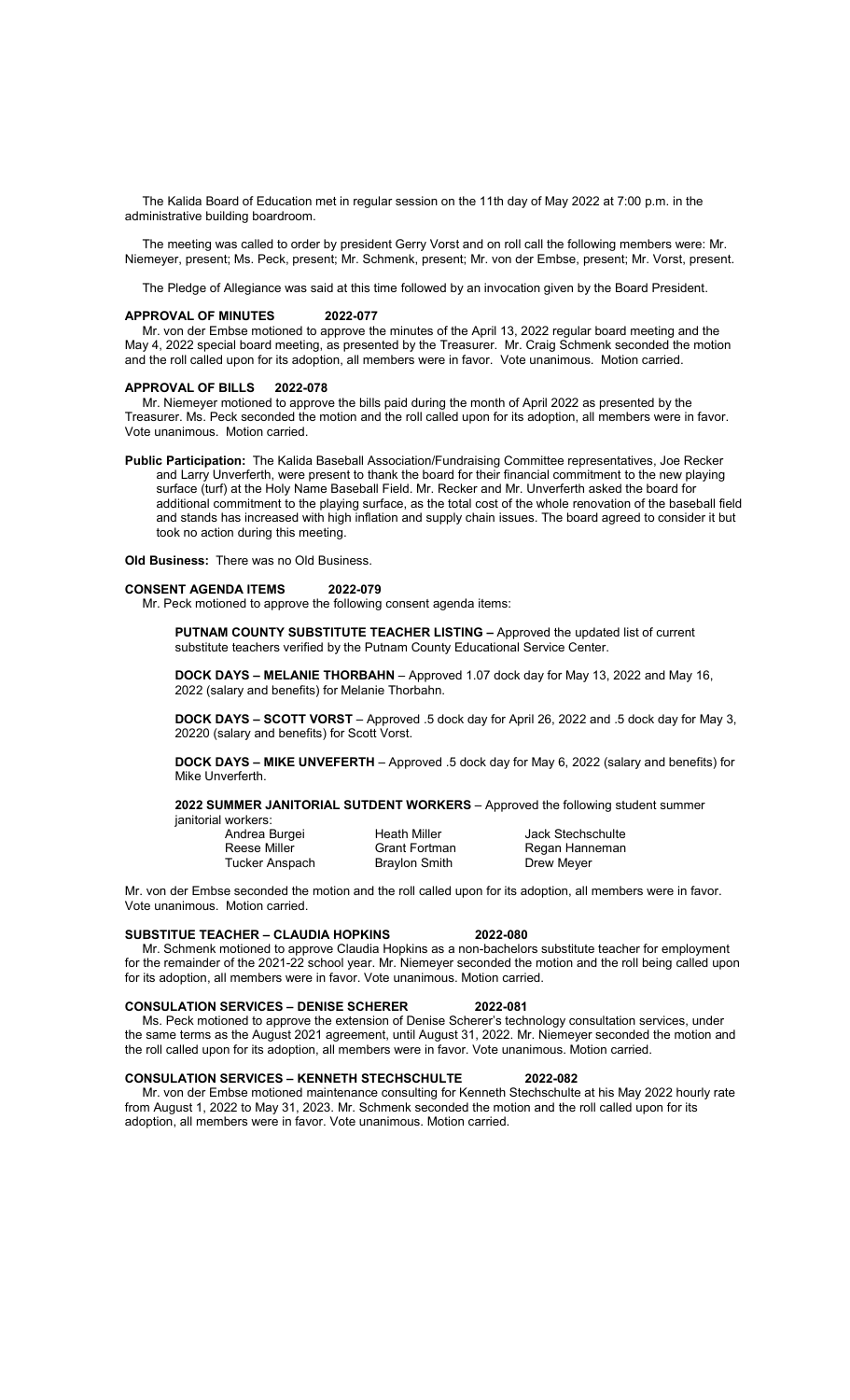### 2022-23 SUPPLEMENTAL ACTIVITY/PUPIL CONTRACTS 2022-083

Ms. Peck motioned to issue the following 2022-23 supplemental/pupil activity contracts:

| Elementary Early Bus Duty 1/2               | Michele Niese         | 17 | \$1,938 |
|---------------------------------------------|-----------------------|----|---------|
| Elementary Late Bus Duty 1/2                | Michele Niese         | 17 | 1.192   |
| Boys JV Basketball Coach                    | <b>Brad Horstman</b>  | 9  | 5.197   |
| Cheerleading HS Advisor                     | Erin Hoffman          | 11 | 3.027   |
| Cheerleading JH Advisor                     | Jill Smith            | 2  | 1.238   |
| Girls Varsity Soccer Coach                  | David Kehres          | 2  | 2,889   |
| Boys 7 <sup>th</sup> Grade Basketball Coach | David Kehres          | 9  | 3.378   |
| Girls JV Soccer Coach                       | <b>Cathy Basinger</b> | 2  | 2,889   |
| Girls Assistant Soccer Coach                | Hannah Warn           | 0  | 2.293   |

 Mr. Niemeyer seconded the motion and the roll called upon for its adoption, all members were in favor. Vote unanimous. Motion carried.

### TECHNOLOGY ASSISTANCE – MICHELE NIESE 2022-084

 Ms. Peck motioned to approve Michele Niese to assist with technology product support preparation during the summer of 2022, as needed, at a rate of \$19/hr. Mr. von der Embse seconded the motion and the roll called upon for its adoption, all members were in favor. Vote unanimous. Motion carried.

# 2022-23 ADMINISTRATIVE SALARIES 2022-085

Mr. Niemeyer motioned to approve the following 2022-23 administrative salaries:

| Includes Administrative Annual Index of 1.50% if applicable |           |          |                   |           |          |          |            |           |             |
|-------------------------------------------------------------|-----------|----------|-------------------|-----------|----------|----------|------------|-----------|-------------|
|                                                             |           |          |                   |           | Employee | Paid     | Maximum    | Maximum   |             |
|                                                             |           | Days     | Employee          |           | Medicare | Vacation | Sick Leave | Severance | Daily Rate  |
|                                                             | 2022-23   | In       | Retirement        | Pickup on | Board    | Days     | Days       | Days      | Severance   |
| Administrator                                               | Salary    | Contract | <b>Board Paid</b> | Pickup    | Paid     | Per Year | Accum      | Payable   | Pay Divisor |
| Superintendent                                              | \$104,122 | 250      | 15.45%            | No        | 1.45%    | 5 weeks  | 260        | n/a       | n/a         |
| High School Principal                                       | \$94,583  | 212      | 14.00%            | Yes       | No       | 3 days   | 225        | 56.25     | 212         |
| <b>Elementary Principal</b>                                 | \$71,893  | 210      | 14.00%            | Yes       | No       | 3 days   | 225        | 56.25     | 210         |
| Treasurer                                                   | \$74.195  | 260      | 10.00%            | No        | No       | 4 weeks  | 260        | 56.25     | 220         |
| <b>Assistant Treasurer</b>                                  | \$42.845  | 260      | 2.00%             | No        | No       | 2 weeks  | 260        | 56.25     | 220         |
| <b>Technology Director</b>                                  | \$69,300  | 245      | 10.00%            | Yes       | No       | 3 weeks  | 260        | 56.25     | 220         |
| Cafeteria Manager                                           | \$26,641  | 190      | 10.00%            | Yes       | No       | 3 days   | 225        | 56.25     | 190         |

Mr. Schmenk seconded the motion and the roll called upon for its adoption, all members were in favor. Vote unanimous. Motion carried.

### 2022-23 SCHOOL BUS DRIVERS 2022-086

 Mr. von der Embse motioned to approve Carl Luersman and Andrew Wehri as 2022-23 certified school bus drivers, pending completion of requirements. Ms. Peck seconded the motion and the roll called upon for its adoption, all members were in favor. Vote unanimous. Motion carried.

### CAFETERIA STIPEND 2022-087

 Mr. Niemeyer motioned to approve stipend to all cafeteria staff based on ESSER Seamless Summer Reimbursement Rate out of the 006 Cafeteria fund, based on the employee's services hours, in the amount of 10 percent of the employee's calendar year 2021 gross wages. Mr. Schmenk seconded the motion and the roll called upon for its adoption, all members were in favor. Vote unanimous. Motion carried.

# 2022-23 ELEMENTARY COUNSELING SERVICES – PAULETTE SCHNIPKE 2022-088

 Mr. Niemeyer motioned to approve Paulette Schnipke as Elementary (K-6) Counseling Services on an as needed basis, at the tutorial rate for the 2022-23 school year. Mr. von der Embse seconded the motion and the roll being called upon for its adoption, all members were in favor. Vote unanimous. Motion carried.

### 2022-23 TEACHING CONTRACT – PAIGE SARKA 2022-089

 Mr. Schmenk motion approve One (1) Year limited school employee contract to Paige Sarka as intervention teacher in the middle school. Ms. Peck seconded the motion and the roll called upon for its adoption, all members were in favor. Vote unanimous. Motion carried.

# 2022-23 TEACHING CONTRACT – GRACYN SCHWIETERMAN 2022-090

 Mr. von der Embse motioned to approve a One (1) Year Limited Teaching Contract to Gracyn Schwieterman as music teacher for the 2022-23 school year. Mr. Niemeyer seconded the motion and the roll called upon for its adoption, all members were in favor. Vote unanimous. Motion carried.

### 2021-22 CUSTODIAN CONTRACT – CODY WAGNER 2022-091

 Mr. Niemeyer motioned to approve a one (1) year contract to Cody Wagner as custodian, beginning June 1, 2022 through July 31, 2022. Ms. Peck seconded the motion and the roll called upon for its adoption, all members were in favor. Vote unanimous. Motion carried.